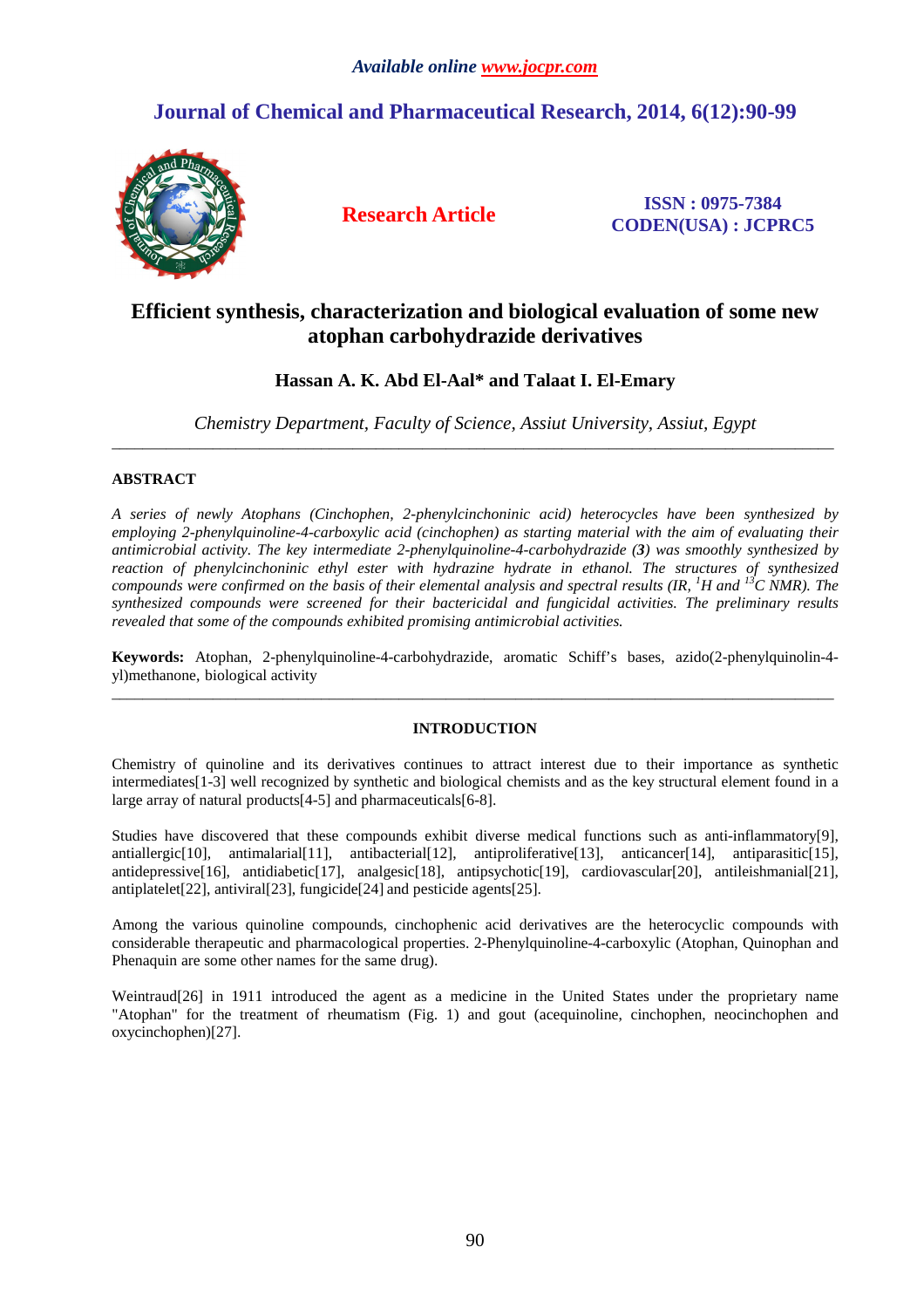

*\_\_\_\_\_\_\_\_\_\_\_\_\_\_\_\_\_\_\_\_\_\_\_\_\_\_\_\_\_\_\_\_\_\_\_\_\_\_\_\_\_\_\_\_\_\_\_\_\_\_\_\_\_\_\_\_\_\_\_\_\_\_\_\_\_\_\_\_\_\_\_\_\_\_\_\_\_\_*

**Figure 1. Quinoline skeleton containing pharmaceuticals** 

While the Chemical Foundation and the Council on Pharmacy and Chemistry adopted the coined nonproprietary name "Cinchophen" and a license has been issued only to the Abbott Laboratories. Cinchophen has been used as an antirheumatic agent for more than 60 years, however, the drug caused acute and degenerative hepatitis[28] in patients which limited its clinical use by the 1930s due to the discovery that cinchophen can cause serious liver damage. Even after more than a century of pharmacotherapy and research, to date, cinchophen shown to exert remarkable biological activity in many active pharmaceutical ingredients[29,30] and have been proved to be a powerful analgesic, antimicrobial and antifungal agents[31]. Moreover this drug is still used in combination with Prednisolone.

Owing to remarkable biological activities of cinchophen derivatives, there has been an extensive interest in the synthesis of its biological active derivatives, structural modification and pharmacological properties still continues unabated[32-34].

 In our previous work, we incorporated cinchophen in the construction of substituted 4,5 dihydrocyclopenta[*de*]quinoline derivatives *via* Friedel-Crafts cyclialkylations of suitable synthesized alcohols[35]. In connection with our previous studies in the synthesis of diverse of biological significance heterocycles[36-44], herein, we wish to report the synthesis and antimicrobial evaluation of some novel atophan derivatives.

# **EXPERIMENTAL SECTION**

All reagents were purchased from Merck, Sigma or Aldrich Chemical Co. and were used without further purification. Melting points were measured on a digital Gallenkamp capillary melting point apparatus and are uncorrected. The IR spectra were determined with a Pye Unicam SP3-100 spectrophotometer using the KBr wafer technique ( $v$  cm<sup>-1</sup>). The <sup>1</sup>H NMR and <sup>13</sup>C NMR spectra were recorded recorded on a Bruker ARX 400 MHz FT-NMR spectrometer (400 MHz for <sup>1</sup>H, 100 MHz for <sup>13</sup>C) at the Faculty of Science, University of King Saoud, Saudi Arabia, Riyadh using CDCl3 and DMSO‐*d6* solvents with TMS as internal standard. Chemical shifts (δ) and *J* values are reported in ppm and Hz, respectively. Elemental analyses were performed on a Perkin-Elmer 2400 Series II analyzer. The mass spectra were performed by JEOL JMS 600 spectrometer at an ionizing potential of 70 eV using the direct inlet system. Reactions were monitored by thin layer chromatography (TLC) using precoated silica plates visualized with UV light. Flash column chromatography was performed on silica gel and basic alumina.

# *2-Phenylquinoline-4-carbohydrazide (3).*

Following the standard literature procedure<sup>[47]</sup>, this compound was obtained in a series of two consecutive steps starting with 2-phenylquinoline-4-carboxylic acid. The spectral data of the pure crystallized product are given in the following: White crystals; 86%, m.p. 214-16 °C (ethanol); Anal. Calcd. for  $C_{16}H_{13}N_3O$  (263); C, 73.00; H, 4.94; N, 15.96. Found; C, 73.27; H, 4.85; N, 16.22 %; <sup>13</sup>C-NMR (100 MHz, CDCl3, δ/ppm): 166.31, 158.72, 142.53, 148.45, 142.27, 138.78, 130.78, 130.47, 130.09, 129.50, 127.85, 127.67, 125.97, 124.17, 119.67, 117.51; MS (m/z, (relative abundance, %)): 263 (100), 247 (73), 232 (25), 204 (84), 186 (33), 170 (14), 155 (10), 127 (9), 90 (12), 75 (4), 51 (7).

# *1-(2-Phenyl-quinoline-4-carbonyl)-pyrazolidine-3,5-dione (4).*

A mixture of 2-phenyl-quinoline-4-carboxylic acid hydrazide **3** (1.09 g, 4 mmol) and diethyl malonate (0.64 g, 4 mmol) in acetic acid (20 ml) was heated under reflux for overnight. The reaction mixture was then poured with stirring into ice-cold water and the obtained precipitate was collected by filtration, washed with water and dried. Crystallization from diluted ethanol gave (0.95 g, 72 %) of pure **4** as buff needles; m.p. 256-58 °C; Anal. Calcd. for  $C_{19}H_{13}N_3O_3$  (331); C, 68.88; H, 3.92; N, 12.68. Found; C, 68.73; H, 3.97; N, 12.52 %; IR (KBr, cm<sup>-1</sup>): 3260 (NH), 3091 (CH) (Aromatic), 2986 (CH) (pyrazole), 1647, 1632, 1614 (C=O) (amides), 1590, 1460, 1445 (C=C) (Aromatic), 1335 (C‐N), 1180, 745; <sup>1</sup>H-NMR (400 MHz, DMSO‐*d6*, δ/ppm): 3.39 (2H, s, CH2), 7.51-8.27 (9H, m,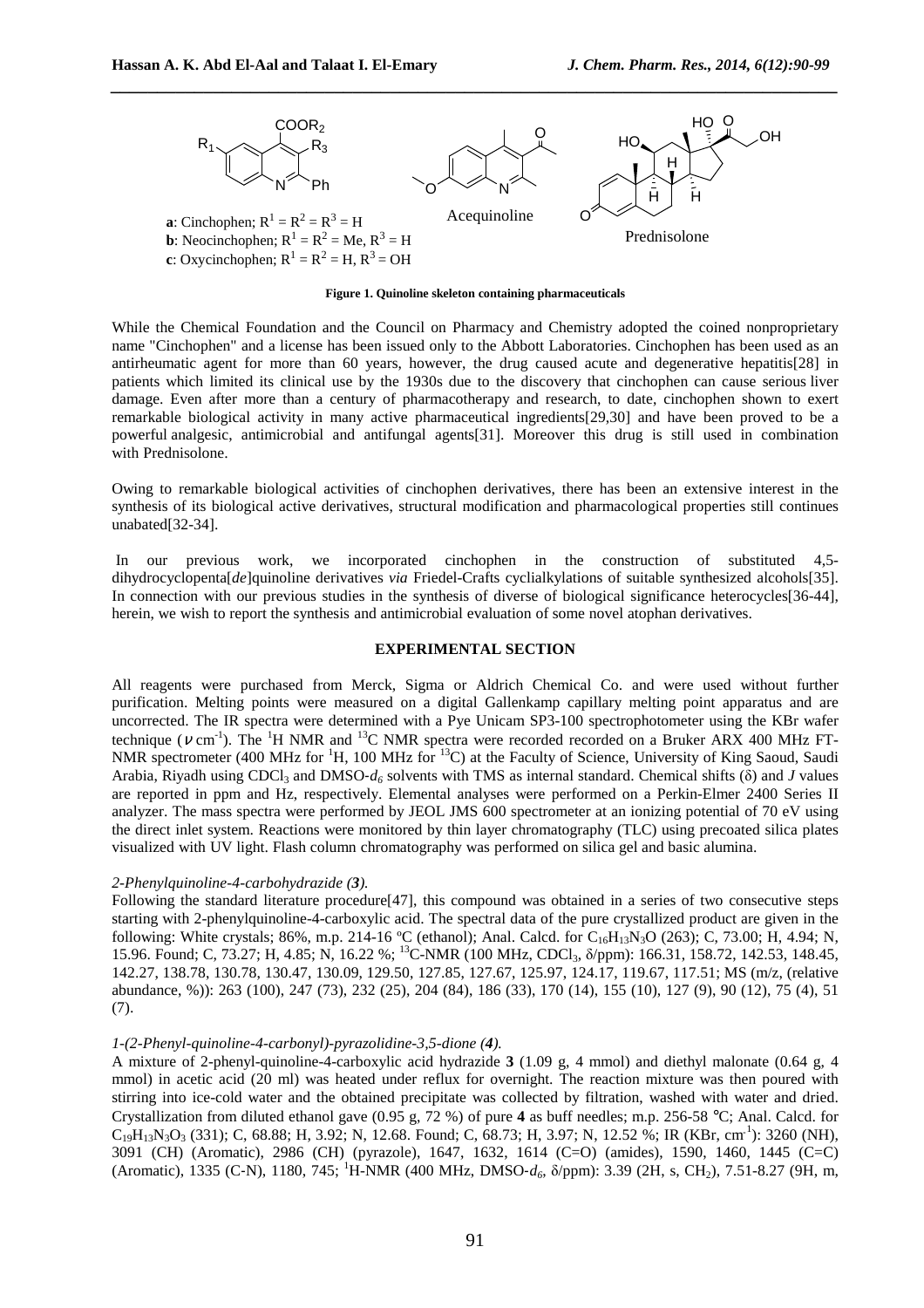Ar-H), 8.35 (1H, s, pyridine-H); 12.05 (1H, s, NH); <sup>13</sup>C-NMR (100 MHz, DMSO‐*d6*, δ/ppm): 170.34, 168.37, 165.36, 158.72, 146.83, 142.54, 139.71, 134.52, 132.26, 130.24, 129.02( 2C), 127.12 (3C), 123.51, 121.34, 119.62, 46.91; MS (m/z, (relative abundance, %)): 331 (25), 305 (12), 263 (37), 248 (4), 231 (79), 204 (100), 176 (10), 149 (6), 95 (2), 93 (19), 76 (5), 74 (14), 51 (7).

*\_\_\_\_\_\_\_\_\_\_\_\_\_\_\_\_\_\_\_\_\_\_\_\_\_\_\_\_\_\_\_\_\_\_\_\_\_\_\_\_\_\_\_\_\_\_\_\_\_\_\_\_\_\_\_\_\_\_\_\_\_\_\_\_\_\_\_\_\_\_\_\_\_\_\_\_\_\_*

#### *5-Methyl-1-(2-phenyl-quinoline-carbonyl)-1,2-dihydro-pyrazol-3-one (5).*

A mixture of 2-phenyl-quinoline-4-carboxylic acid hydrazide **3** (1.09 g, 4 mmol) and ethyl acetoacetate (0.52 g, 4 mmol) in acetic acid (20 ml) was heated under reflux for overnight. The reaction mixture was then poured into icecold water and the obtained precipitate was collected by filtration, washed with water, dried and crystallized from diluted ethanol to give **5** (0.68 g, 52 %) as pale yellow crystals; m.p. 332-34 °C; Anal. Calcd. for C<sub>20</sub>H<sub>15</sub>N<sub>3</sub>O<sub>2</sub> (329); C, 72.94; H, 4.55; N, 12.76. Found; C, 72.88; H, 4.35; N, 12.93 %; IR (KBr, cm<sup>-1</sup>): 3330 (NH), 3112 (CH) (Aromatic), 2981 (CH) (pyrazole), 1683, 1668 (2 CO), 1600, 1565, 1472, 1443 (C=C) (Aromatic), 1310 (C‐N), 1030, 758; <sup>1</sup>H-NMR (400 MHz, DMSO‐*d6*, δ/ppm): 2.42 (3H, s, CH3), 7.65-8.65 (11H, m, Ar-H; pyridine-H; pyrazole-H), 10.22 (1H, s, NH); <sup>13</sup>C-NMR (100 MHz, DMSO‐*d6*, δ/ppm): 165.23, 161.92, 158.71, 1464.83, 146.51, 142.54, 139.71, 134.52, 132.81, 130.27, 129.01 (2C), 127.11 (3C), 123.52, 121.31, 119.63, 97.66, 23.51; MS (m/z, (relative abundance, %)): 329 (42), 305 (0.5), 276 (1), 249 (8), 248 (14), 231 (39), 228 (11), 205 (29), 204 (100), 203 (11), 176 (2), 146 (14), 94 (3), 93 (7), 76 (2), 74 (3), 43 (6).

#### *(3,5-Dimethyl-pyrazol-1-yl)-(2-phenyl-quinolin-4yl)methanone (6).*

A mixture of 2-phenyl-quinoline-4-carboxylic acid hydrazide **3** (1.09 g, 4 mmol) and acetylacetone (0.4 g, 4 mmol) in acetic acid (20 ml) was heated under reflux for overnight. The reaction mixture was then poured into ice-cold water and the obtained precipitate was collected by filtration, washed with water, dried and crystallized from diluted ethanol to give **6** (0.72 g, 56 %) as white needles; m.p. 208-10 °C; Anal. Calcd. for C<sub>21</sub>H<sub>17</sub>N<sub>3</sub>O (327); C, 77.06; H, 5.19; N, 12.84. Found; C, 77.25; H, 5.04; N, 12.68 %; IR (KBr, cm<sup>-1</sup>): 3092 (CH) (Aromatic), 2987(CH) (pyrazole), 1706 (C=O) (amide), 1594, 1577, 1445, 1435 (C=C) (Aromatic), 1382, 1020, 743; <sup>1</sup>H-NMR (400 MHz, DMSO‐*d6*, δ/ppm): 2.35 (6H, s, 2 CH3), 7.65-8.85 (11H, m, Ar-H); <sup>13</sup>C-NMR (100 MHz, DMSO‐*d6*, δ/ppm): 186.26, 158.72, 149.12 (2C), 146.81, 142.53, 139.71, 134.52, 132.81, 132.24, 129.10 (2C), 127.12 (3C), 123.51, 121.32, 119.61, 105.66, 13.82, 7.11. MS (m/z, (relative abundance, %)): 327 (29), 276 (58), 248 (59), 231 (7), 219 (14), 205 (83), 204 (100), 203 (56), 202 (53), 175 (20), 165 (11), 151 (12), 124 (15), 104 (2), 94 (12), 93 (54), 74 (37), 51 (19), 45 (5).

# *5-(2-Phenylquinolin-4-yl)-3H-[1,3,4]oxadiazole-2thione (7).*

A mixture of 2-phenyl-quinoline-4-carboxylic acid hydrazide **3** (1.09 g, 4 mmol) and carbon disulfide (5 ml) in pyridine (20 ml) was heated under reflux on a water-bath (60-70 °C) overnight. The excess carbon disulfide was removed under reduced pressure and the reaction mixture was then poured into ice-cold water and the obtained precipitate was collected by filtration, washed with water, dried and crystallized from dioxin-water (1:4) to give **7** (0.73 g, 61 %) as buff needles; m.p. 244-46 °C; Anal. Calcd. for C<sub>17</sub>H<sub>11</sub>N<sub>3</sub>OS (305); C, 66.88; H, 3.60; N, 13.77; S, 10.49. Found; C, 66.84; H, 3.76; N, 13.54; S, 10.72 %; IR (KBr, cm<sup>-1</sup>): 3327 (NH), 3098 (CH) (Aromatic), 1600, 1585, 1472, 1453 (C=C) (Aromatic), 1340, 1242, 748; <sup>1</sup>H-NMR (400 MHz, DMSO‐*d6*, δ/ppm): 7.65-8.25 (9H, m, Ar-H), 8.45 (1H, s, pyridine-H), 11.23 (1H, s, NH); <sup>13</sup>C-NMR (100 MHz, DMSO‐*d6*, δ/ppm): 162.17, 157.12, 155.10, 148.41, 139.72, 129.20 (2C), 129.01 (3C), 127.63, 127.11 (3C), 126.61, 125.42, 120.13; MS (m/z, (relative abundance, %)): 305 (100), 304 (13), 275 (3), 263 (4), 245 (46), 244 (24), 229 (13), 217 (3), 204 (24), 190 (3), 176 (3), 94 (2), 93 (6), 75 (4), 51 (2), 43 (2).

#### *2-Phenylquinoline-4-carboxylic acid (mercapto-phenylamino-methylene)-hydrazide (8).*

A mixture of 2-phenyl-quinoline-4-carboxylic acid hydrazide **3** (1.09 g, 4 mmol) and phenyl isothiocyanate (0.54 g, 4 mmol) in absolute ethanol (20 ml) was heated under reflux for overnight. After cooling to room temperature, the reaction mixture was then poured into ice-cold water containing a few drops of acetic acid. The resulting precipitate was collected by filtration, washed with water and left to dry. Crystallization from diluted ethanol gave **8** (1.0 g, 63 %) as buff needles; m.p. 172-74 °C; Anal. Calcd. for C<sub>23</sub>H<sub>18</sub>N<sub>4</sub>OS (398); C, 69.34; H, 4.52; N, 14.07; S, 8.04. Found; C, 69.36; H, 4.66; N, 13.82; S, 8.23 %; IR (KBr, cm<sup>-1</sup>): 3438, 3398, 3336 (NH), 3092, 3086, 3067 (CH) (Aromatic), 1671(C=O), 1605, 1582, 1458, 1444 (C=C) (Aromatic), 1350, 1165, 747; <sup>1</sup>H-NMR (400 MHz, DMSO‐*d6*, δ/ppm): 7.65-8.45 (10H, m, Ar-H; pyridine-H ), 9.25(1H, s, NH), ), 9.25 (1H, s, NH), 9.25 (1H, s, NH), 10.04 (1H, s, NH); <sup>13</sup>C-NMR (100 MHz, DMSO‐*d6*, δ/ppm): 172.12, 161.33, 156.71, 146.82, 142,51, 139.73, 139.42, 134.51, 132.80, 130.20, 129.0 (2C), 128.80 (2C), 127.10 (3C), 125.32 (2C), 124.52, 123.54, 121.33, 119.66; MS (m/z, (relative abundance, %)): 398 (13), 363 (25), 332 (68), 304 (37), 288 (41), 275 (4), 272 (11), 263 (48), 262 (100), 247 (28), 245 (15), 244 (13), 231 (43), 228 (91), 219 (11), 205 (16), 204 (85), 191 (3), 180 (8), 178 (3), 135 (29), 118 (11), 95 (3), 93 (2), 88 (32), 75 (23), 64 (11), 51 (10), 43 (5).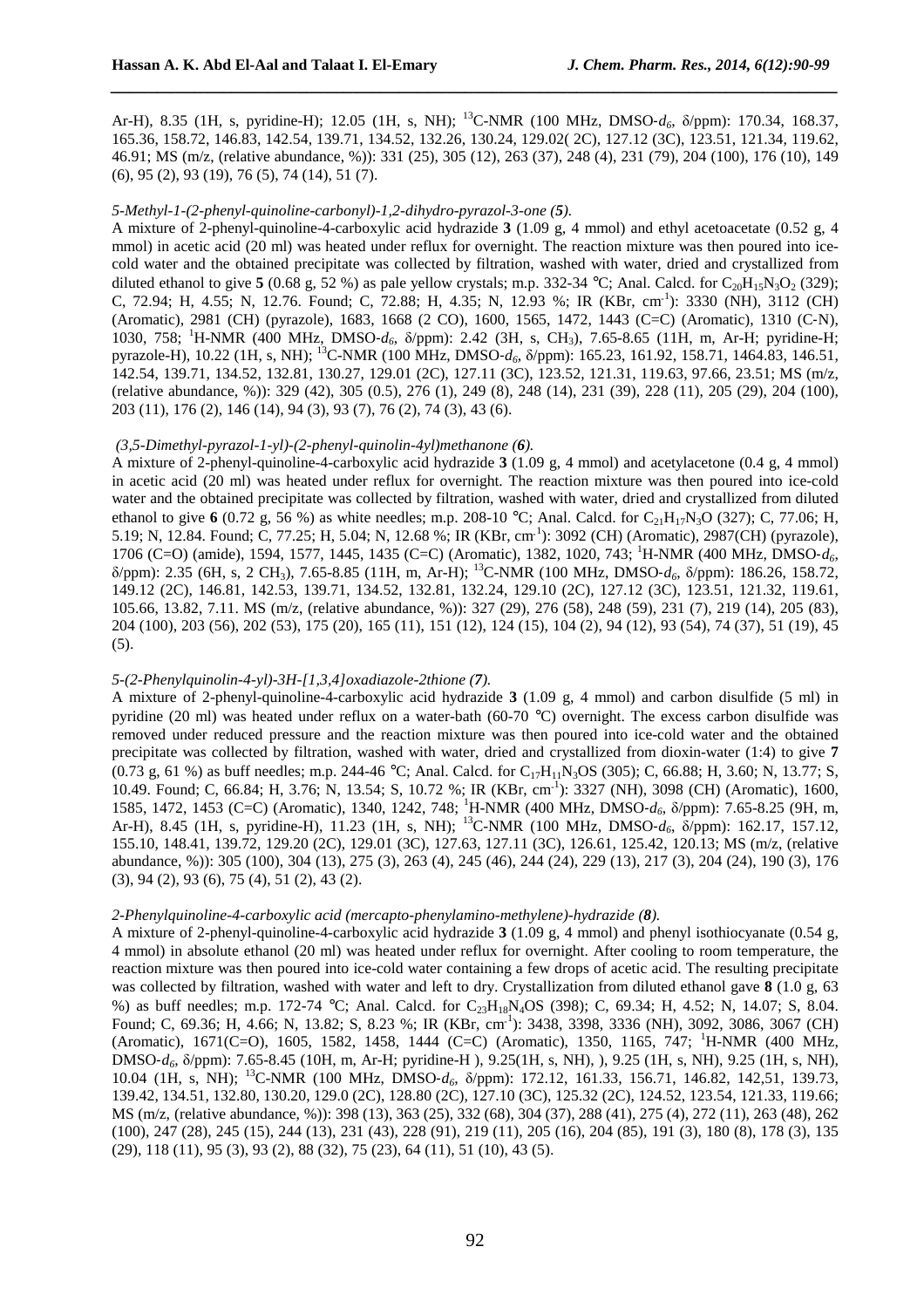# *General procedure for condensation of hydrazide 3 with aromatic aldehydes*

A mixture of 2-phenyl-quinoline-4-carboxylic acid hydrazide (**3**) (4 mmol) and appropriate aromatic aldehyde (4 mmol) was refluxed for 3h in absolute ethanol (20 ml) in the presence of 5 drops of piperidine. After completion, the reaction mixture was cooled to room temperature and filtered. The crude product was washed with water, dried and recrystallized from the proper solvent to give compounds **9a-e**. The yields and spectral data are given in the following.

*\_\_\_\_\_\_\_\_\_\_\_\_\_\_\_\_\_\_\_\_\_\_\_\_\_\_\_\_\_\_\_\_\_\_\_\_\_\_\_\_\_\_\_\_\_\_\_\_\_\_\_\_\_\_\_\_\_\_\_\_\_\_\_\_\_\_\_\_\_\_\_\_\_\_\_\_\_\_*

# *2-Phenylquinoline-4-carboxylic acid benzylidene-hydrazide (9a)*

White needles; 75%, m.p. 226-28 °C (ethanol); Anal. Calcd. for  $C_{23}H_{17}N_3O$  (351); C, 78.63; H, 4.84; N, 11.96. Found; C, 78.83; H, 4.79; N, 11.92 %; IR (KBr, cm<sup>-1</sup>): 3238 (NH), 3102, 3094 (CH-Ar), 2964, 2804 (CH-Aliph), 1676 (C=O) (amide), 1594, 1564, 1485, 1442 (C=C) (Aromatic), 1325, 1142, 746; <sup>1</sup>H-NMR (400 MHz, DMSO‐*d6*, δ/ppm): 7.15 (1H, s, N=CH), 7.35-8.45 (11H, m, Ar-H), 12.55 (1H, s, NH); <sup>13</sup>C-NMR (100 MHz, DMSO‐*d6*, δ/ppm): 176.23, 158.77, 154.70, 146.81, 142.52, 139.73, 134.52, 132.81, 131.22, 130.82, 130.23, 129.00 (4C), 128.62 (2C), 127.11 (3C), 123.51, 121.32, 119.60; MS (m/z, (relative abundance, %)): 351 (11), 350 (21), 248 (24), 247 (39), 231 (43), 204 (100), 177 (3), 176 (5), 95 (3), 94 (6), 74 (4), 65 (3), 51 (2).

#### *2-Phenylquinoline-4-carboxylic acid (4-chloro-benzylidene-hydrazide) (9b)*

White needles; 70%, m.p. 232-34 °C (dioxane/water (3:1)); Anal. Calcd. for  $C_{23}H_{16}CN_{3}O$  (385.5); C, 71.59; H, 4.15; Cl, 9.02; N, 10.89. Found; C, 71.75; H, 4.24; Cl, 8.73; N, 10.82 %; IR (KBr, cm<sup>-1</sup>): 3233 (NH), 3057 (CH) (Aromatic), 1654 (C=O) (amide), 1590, 1490, 1470, 1445 (C=C) (Aromatic), 1345(C‐N), 1082, 743; <sup>1</sup>H-NMR (400 MHz, DMSO‐*d6*, δ/ppm): 7.25-8.25 (14H, m, Ar-H; N=CH), 8.45 (1H, s, pyridine-H), 12.75 (1H, s, NH); MS (m/z, (relative abundance, %)): 386 (11), 385 (44), 384 (16), 248 (100), 231 (89), 205 (45), 204 (99), 203 (20), 177 (5), 137 (7), 117 (3), 93 (12), 74 (5), 64 (11), 51 (4).

# *2-Phenylquinoline-4-carboxylic acid (2-methoxy-benzylidene)hydrazide (9c).*

White needles; 78%, m.p. 202-04 °C (ethanol); Anal. Calcd. for  $C_{24}H_{19}N_3O_2$  (381); C, 75.59; H, 4.98; N, 11.02. Found; C, 75.56; H, 4.86; N, 11.15 %; IR (KBr, cm<sup>-1</sup>): 3281 (NH), 3098 (CH) (Aromatic), 2986 (CH) (alkyl), 1649 (C=O) (amide), 1600, 1585, 1495, 1455 (C=C) (Aromatic), 1342(C‐N), 1245, 749; <sup>1</sup>H-NMR (400 MHz, DMSO‐*d6*, δ/ppm): 3.82 (3H, s, -OCH3), 7.15-8.25 (14H, m, Ar-H), 8.35 (1H, s, pyridine-H), 8.85 (1H, s, N=CH), 11.78 (1H, s, NH); <sup>13</sup>C-NMR (100 MHz, DMSO-d<sub>6</sub>,  $\delta$ /ppm): 176.22, 162.54, 158.72, 154.71, 146.82, 142.54, 139.71, 134.50, 132.80, 131.81, 130.20 (2C), 129.00 (3C), 127.11 (2C), 123.5, 121.31, 119.62, 116.82, 56.30; MS (m/z, (relative abundance, %)): 381 (34), 380 (11), 262 (10), 248 (100), 247 (73), 231 (56), 206 (12), 205 (71), 204 (90), 203 (23), 176 (6), 119 (10), 94 (14), 86 (20), 84 (34), 75 (7), 74 (7), 58 (35), 51 (6), 43 (10).

#### *2-Phenylquinoline-4-carboxylic acid(4-nitro-benzylidene)hydrazide (9d).*

White needles; 86%, m.p. 282-84 °C (dioxane/water (1:1)); Anal. Calcd. for  $C_{23}H_{16}N_4O_3$  (396); C, 69.69; H, 4.04; N, 14.14. Found; C, 69.38; H, 3.84; N, 14.02 %; IR (KBr, cm<sup>-1</sup>): 3285 (NH), 3098 (CH-Ar), 1659 (C=O) (amide), 1600, 1568, 1473, 1442 (C=C) (Aromatic), 1337, 1240, 748; <sup>1</sup>H-NMR (400 MHz, DMSO‐*d*6, δ/ppm): 7.55-8.55 (11H, m, Ar-H; pyridine-H; N=CH); 12.85 (1H, s, NH); <sup>13</sup>C-NMR (100 MHz, DMSO‐*d6*, δ/ppm): 174.20, 158.77, 154.65, 150.32, 146.31, 142.54, 139.77, 134.54, 132.82, 130.22, 129.90 (4C), 127.11 (3C), 123.70 (2C), 123.52, 121.32, 119.62; MS (m/z, (relative abundance, %)): 396 (14), 395 (3), 380 (8), 263 (4), 248 (27), 231 (65), 204 (100), 203 (16), 176 (9), 148 (3), 93 (10), 74 (5), 51 (5), 43 (8).

# *2-Phenylquinoline-4-carboxylic acid(4-dimethylamino-benzylidine)hydrazide (9e).*

Yellow needles; 66%, m.p. 216-18 °C (dioxane/water (1:2)); Anal. Calcd. for C<sub>25</sub>H<sub>22</sub>N<sub>4</sub>O (394); C, 76.14; H, 5.58; N, 14.21. Found; C, 76.20; H, 5.53; N, 14.16 %; IR (KBr, cm<sup>-1</sup>): 3220(NH), 3096, 3082, 3067 (CH) (Aromatic), 2984, 2979 (CH) (alkyl), 1647 (C=O) (amide), 1593, 1484, 1470, 1440 (C=C) (Aromatic), 1325 (C‐N), 743; <sup>1</sup>H-NMR (400 MHz, DMSO‐*d6*, δ/ppm): 2.89 (3H, s, -NCH3), 7.15-8.45 (15H, m, Ar-H; pyridine-H; N=CH); 10.62 (1H, s, NH); <sup>13</sup>C-NMR (100 MHz, DMSO‐*d6*, δ/ppm): 173.40, 158.77, 154.72, 146.81 (2C), 142.52, 139.73, 134.56, 132.81, 130.22, 129.90 (2C), 129.11 (2C), 127.73, 127.10 (3C), 123.52, 121.31, 119.67, 113.22 (2C), 43.63 (2C); MS (m/z, (relative abundance, %)): 394 (100), 393 (11), 248 (34), 231 (36), 205 (28), 204 (98), 203 (16), 162 (57), 147 (21), 146 (98), 145 (11), 117 (8), 94 (7), 74 (7), 43 (8).

# *4-[1,3,4-Oxadiazole-2-yl-2-phenyl-quinoline (10).*

A mixture of 2-phenyl-quinoline-4-carboxylic acid hydrazide **3** (1.09 g, 4 mmol), triethyl orthoformate (10 ml) and acetic anhydride (1 ml) was heated under reflux for 5h. Afterwards, the reaction mixture was cooled to room temperature and poured with stirring into ice-cold water. The resulting precipitate was collected, washed, dried and crystallized from ethanol gave 10 (0.58 g, 54 %) as yellow needles; m.p. 220-22 °C; Anal. Calcd. for  $C_{17}H_{11}N_3O$ (273); C, 74.72; H, 4.02; N, 15.38. Found; C, 74.55; H, 4.07; N, 15.53 %; IR (KBr, cm<sup>-1</sup>): 3098 (CH) (Aromatic), 1605, 1584, 1465, 1445 (C=C) (Aromatic), 1336 (C-N), 1225, 1082, 745; <sup>1</sup>H-NMR (400 MHz, CDCl<sub>3</sub>,  $\delta$ /ppm):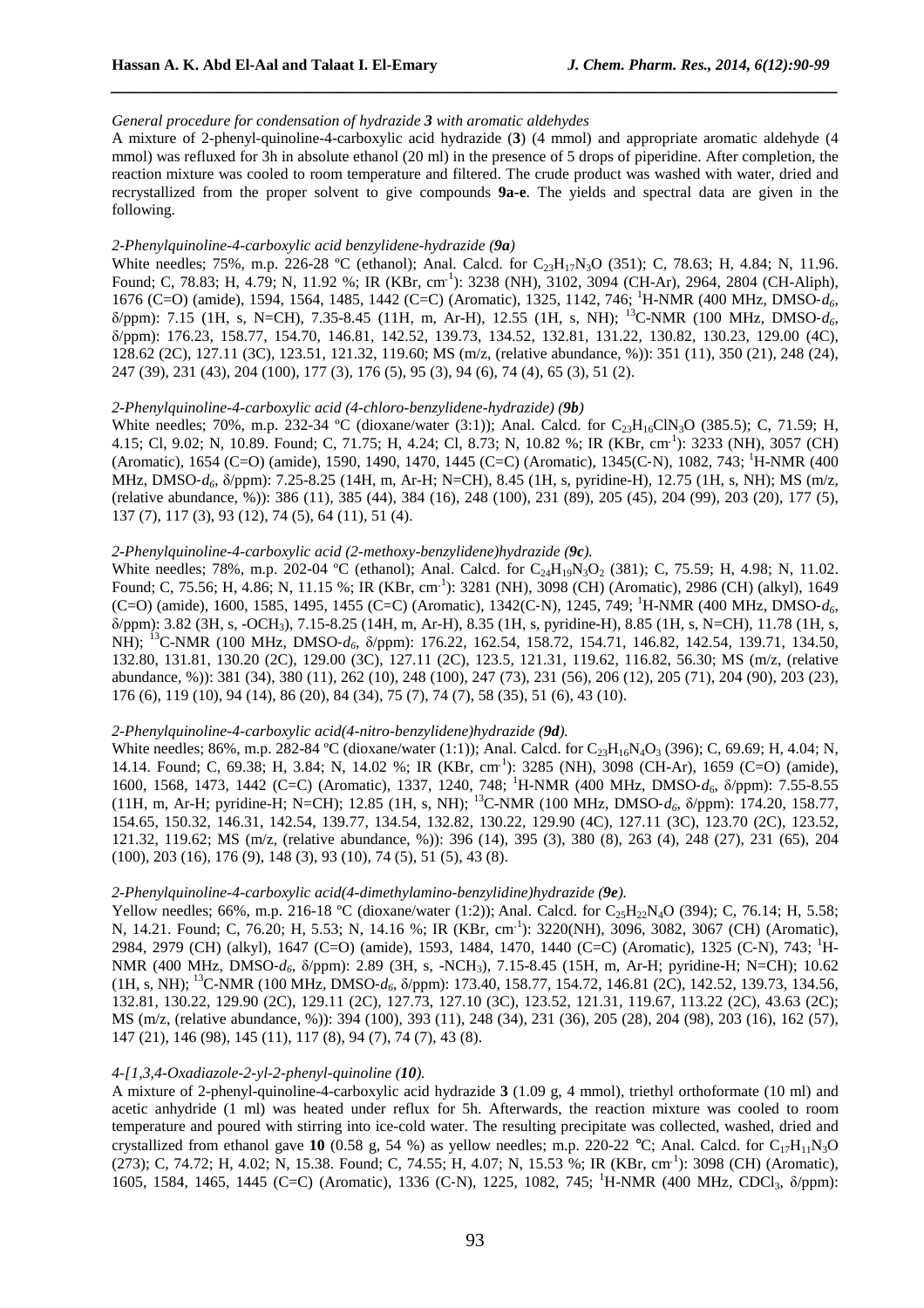7.55-8.45 (9H, m, Ar-H), 8.73 (1H, s, pyridine-H), 9.22 (1H, s, oxadiazole-H); MS (m/z, (relative abundance, %)): 273 (100), 272 (83), 248 (2), 245 (8), 231 (11), 228 (27), 217 (10), 205 (17), 204 (94), 189 (5), 105 (3), 94 (8), 74 (6), 64 (11), 51 (2).

*\_\_\_\_\_\_\_\_\_\_\_\_\_\_\_\_\_\_\_\_\_\_\_\_\_\_\_\_\_\_\_\_\_\_\_\_\_\_\_\_\_\_\_\_\_\_\_\_\_\_\_\_\_\_\_\_\_\_\_\_\_\_\_\_\_\_\_\_\_\_\_\_\_\_\_\_\_\_*

# *2-Phenylquinoline-4-carboxylic acid (2-oxo-1,2-dihydroindol-ylidene)hydrazide (11).*

A mixture of 2-phenyl-quinoline-4-carboxylic acid hydrazide **3** (1.09 g, 4 mmol) and isatin (4 mmol) in acetic acid (20 ml) was heated under for 5h. The reaction mixture was cool to room temperature and the obtained precipitate was collected by filtration, washed with water, dried and crystallized from ethanol to give **11** (1.0 g, 65 %) as orange crystals; m.p. 200-02 °C; Anal. Calcd. for  $C_{24}H_{16}N_4O_2$  (392); C, 73.46; H, 4.08; N, 14.28. Found; C, 73.62; H, 4.12; N, 14.04 %; IR (KBr, cm<sup>-1</sup>): 3323, 3285 (2NH), 3098 (CH) (Aromatic), 1659 (C=O) (isatin), 1647(C=O) (amide), 1604, 1590, 1480, 1447 (C=C) (Aromatic), 1325, 1283, 758; <sup>1</sup>H-NMR (400 MHz, DMSO‐*d6*, δ/ppm): 7.55-8.58 (14H, m, Ar-H; pyridine-H; N=CH), 11.35 (1H, s, NH), 12.15 (1H, s, NH); <sup>13</sup>C-NMR (100 MHz, DMSO‐*d6*, δ/ppm): 174.22, 163.14, 158.71, 155.34, 146.82, 142.54, 139.71, 138.76, 134.53, 132.81, 131.01, 130.22, 129.20 (3C), 127.10 (3C), 124.22, 123.52, 121.31 (2C), 120.52, 119.61; MS (m/z, (relative abundance, %)): 392 (12), 363 (8), 336 11(68), 304 (7), 292 (6), 250 (62), 231 (26), 205 (66), 204 (100), 203 (38), 177 (10), 149 (3), 147 (14), 132 (7), 119 (19), 117 (15), 95 (15), 93 (12), 87 (9), 75 (15), 74 (17), 60 (37), 51 (13), 45 (49), 43 (81).

#### *2-Phenylquinoline-4-carbonyl azide (12).*

A cold solution (0-5 °C) of sodium nitrite (0.31 g, 45 mmol) in 15 ml water was added to a suspension of the carbohydrazide **3** (1.09 g, 4 mmol) in HCl (20 ml, 50 %) in an ice bath (0-5 °C) over a period of 30 min. The reaction mixture was left to stir for 1 h at the same temperature and then poured into excess water. The yellow precipitate was filtered off, washed and air dried and kept without crystallization to give **12** (0.9 g, 82 %) of crude azide, m.p. 82-4 °C; Anal. Calcd. for C<sub>16</sub>H<sub>10</sub>N<sub>4</sub>O (274); C, 70.07; H, 3.64; N, 20.43. Found; C, 70.15; H, 3.44; N, 20.49 %; IR (KBr, cm<sup>-1</sup>): 3097, 3086 (CH-Ar), 2143(CON<sub>3</sub>), 1705 (C=O) (azide), 1600, 1590, 1475, 1449 (C=C) (Aromatic), 1333, 1275, 1065, 754; <sup>1</sup>H-NMR (400 MHz, DMSO‐*d6*, δ/ppm): 7.45-8.62 (10H, m, Ar-H; pyridine-H); <sup>13</sup>C-NMR (100 MHz, DMSO- $d_6$ ,  $\delta$ /ppm): 188.12, 158.72, 146.42, 142.31, 139.72, 134.50, 132.81, 130.22, 129.00 (2C), 127.11 (3C), 123.54, 121.32, 119.62. MS (m/z, (relative abundance, %)): 274 (100), 232 (65), 204 (36), 197 (12), 182 (16), 164 (10), 56 (15), 43 (6).

# *4-Phenyl-5-(2-phenylquinoline-4-yl)-4-H-[1,2,4]triazole-3-thiol (13).*

*A mixture of 8* (1.6 g, 4 mmol) and a solution of NaOH (20 ml, 10%) was heated under for 3h. The reaction mixture was left to cool at room temperature and was neutralized with acetic acid. The obtained precipitate was collected by filtration, washed with water, dried and crystallized from DMF-water (3: 1) to give **13** (1.0 g, 68 %) as orange needles, m.p. 278-80 °C; Anal. Calcd. for C<sub>23</sub>H<sub>16</sub>N<sub>4</sub>S (380); C, 72.63; H, 4.21; N, 14.73; S, 8.42. Found; C, 72.52; H, 4.35; N, 14.77; S, 8.35 %; IR (KBr, cm‐ 1 ): 3108, 3096 (CH) (Aromatic), 2726 (SH), 1610, 1590, 1460, 1448 (C=C) (Aromatic), 1335, 1275, 1085, 755; <sup>1</sup>H-NMR (400 MHz, DMSO‐*d6*, δ/ppm): 7.3 8-8.57 (11H, m, Ar-H; pyridine-H), 10.85 (1H, s, NH); <sup>13</sup>C-NMR (100 MHz, DMSO‐*d6*, δ/ppm): 178.12, 157.78, 156.23, 148.42, 141.31, 139.72, 139.42, 129.23 (2C), 129.00 (2C), 128.83 (2C), 127.61, 127.11 (3C), 126.32, 125.31 (2C), 124.54, 122.32, 117.00; MS (m/z, (relative abundance, %)): 380 (100), 379 (9), 321 (3), 304 (6), 275 (3), 263 (2), 244 (9), 228 (11), 218 (17), 204 (7), 203 (3), 190 (3), 94 (2), 80 (1), 75 (9), 65 (1), 51 (2), 43 (1).

# *Phenyl-[5-2-(phenylquinolin-4-yl)-[1,3,4]thiadiazol-2-yl]amine (14).*

A mixture of **8** (1.6 g, 4 mmol) and  $H_2SO_4$  (10 ml, 98%) was stirred at room temperature for 3h. The reaction mixture was then poured into ice-cold water. The obtained precipitate was filtered off, washed with water, dried and crystallized from DMF-water (4: 1) to give **14** (1.0 g, 71 %) as orange crystals; m.p. 266-68 °C; Anal. Calcd. for C23H16N4S (380); C, 72.63; H, 4.21; N, 14.73; S, 8.42. Found; C, 72.74; H, 4.25; N, 14.62; S, 8.38%; IR (KBr, cm<sup>-1</sup>): 3392 (NH), 3107 (CH) (Aromatic), 1595, 1565, 1455, 1442 (C=C) (Aromatic), 1340, 1274, 1075, 753; <sup>1</sup>H-NMR (400 MHz, DMSO*-d<sub>6</sub>*, δ/ppm): 7.4 5-8.87 (15H, m, Ar-H; pyridine-H), 11.22 (1H, s, NH); MS (m/z, (relative abundance, %)): 380 (2), 350 (22), 263 (1), 248 (52), 231 (40), 228 (2), 204 (100), 178 (3), 1176 (5), 94 (6), 87 (3), 75 (3), 51 (2).

#### *(2-Phenylquinolin-4-yl)urea (15)*

A mixture of the azide **12** (1.09 g, 4 mmol) and water (15 ml) was heated under reflux for 1h. Afterwards, the solid precipitate that obtained after cooling to room temperature was collected by filtration, dried and crystallized from DMF-water (1: 3) to give **15** (0.72 g, 69 %) as pale yellow crystals; m.p. 231-33 °C; Anal. Calcd. for C<sub>16</sub>H<sub>13</sub>N<sub>3</sub>O  $(263)$ ; C, 73.00; H, 4.94; N, 15.96. Found; C, 72.84; H, 5.17; N, 15.78 %; IR (KBr, cm<sup>-1</sup>): 3345-3280 (NH<sub>2</sub>; NH), 3093, 3081 (CH) (Aromatic), 1648 (C=O) (amide), 1595, 1484, 1455, 1440 (C=C) (Aromatic), 1345 (C‐N), 1280, 1075, 755; <sup>1</sup>H-NMR (400 MHz, DMSO‐*d6*, δ/ppm): 685 (2H, s, -NH2), 7.35-8.35 (9H, m, Ar-H), 9.05 (1H, s, pyridine-H), 10.11 (1H, s, NH); <sup>13</sup>C-NMR (100 MHz, DMSO‐*d6*, δ/ppm): 158.12, 156.72, 150.91, 148.93, 139.77,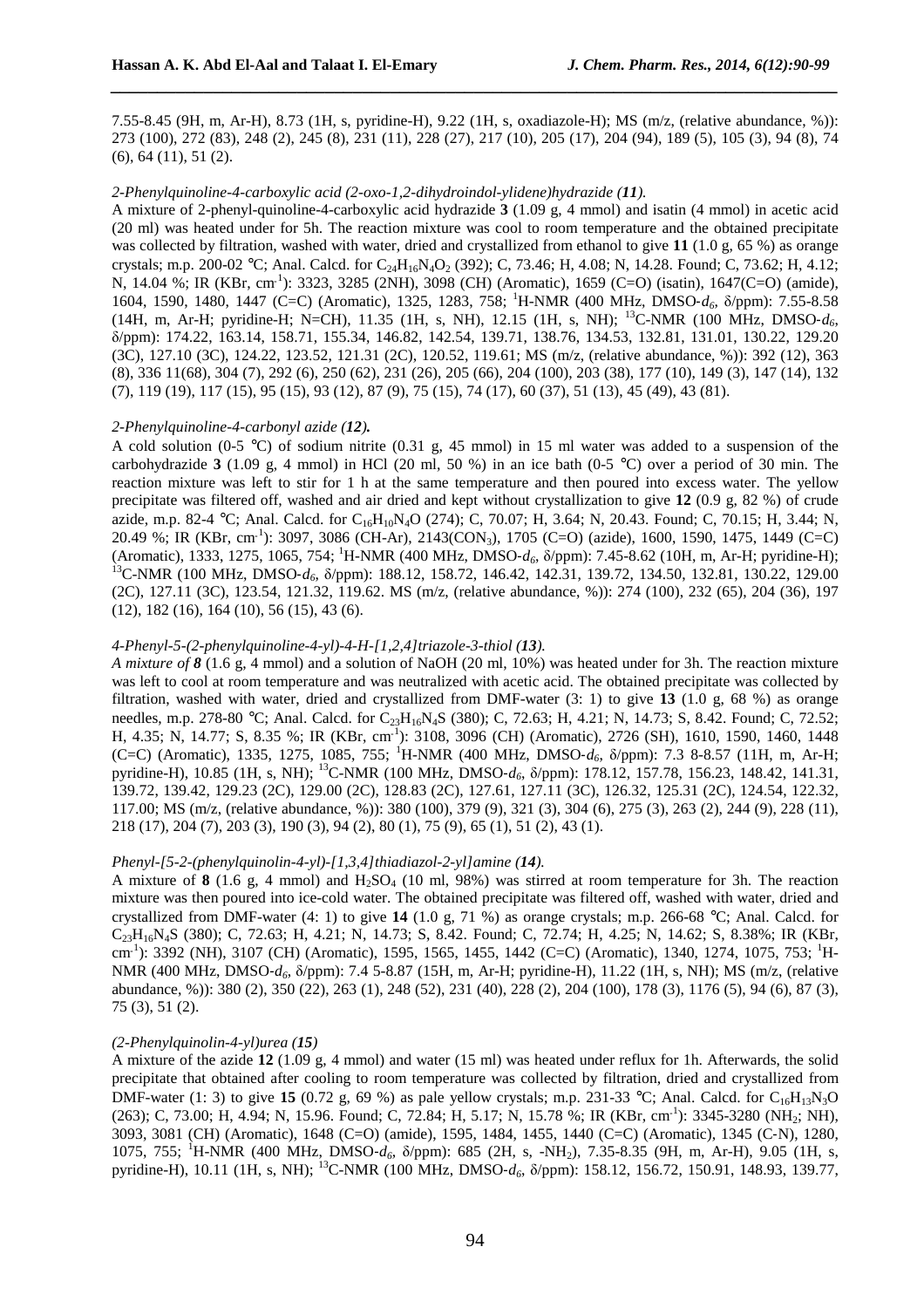129.52, 129.02 (2C), 128.91, 127.11 (3C), 125.02, 120.30, 114.73, 103.11; MS (m/z, (relative abundance, %)): 264 (21), 263 (100), 247 (72), 219 (48), 214 (14), 205 (10), 190 (13), 180 (33), 165 (15), 142 (14), 57 (11), 42 (5).

*\_\_\_\_\_\_\_\_\_\_\_\_\_\_\_\_\_\_\_\_\_\_\_\_\_\_\_\_\_\_\_\_\_\_\_\_\_\_\_\_\_\_\_\_\_\_\_\_\_\_\_\_\_\_\_\_\_\_\_\_\_\_\_\_\_\_\_\_\_\_\_\_\_\_\_\_\_\_*

#### *(2-Phenylquinolin-4-yl)carbamic acid ethyl ester (16a).*

A solution of the azide **12** (1.09 g, 4 mmol) in absolute ethanol (15 ml) was heated under reflux for 6 h. After cooling to room temperature, the reaction mixture was diluted with cold water (20 ml) and the separated product was filtered off, washed with water and dried. Crystallization from diluted ethanol gave carbamate **16a** (0.74 g, 64 %) as white needles; m.p. 82-4 °C; Anal. Calcd. for  $C_{18}H_{16}N_2O_2$  (292); C, 73.97; H, 5.47; N, 9.58. Found; C, 73.92; H, 5.38; N, 9.77 %; IR (KBr, cm<sup>-1</sup>): 3232(NH), 3097, 3086 (CH) (Aromatic), 1648 (C=O) (ester), 1600, 1580, 1477, 1443 (C=C) (Aromatic), 1345 (C-N), 1225, 1084, 758; <sup>1</sup>H-NMR (400 MHz, DMSO‐*d6*, δ/ppm): 1.28-1.45 (3H, t, - CH2-*CH3*), 4.18- 4.44 (2H, q, -*CH2*-CH3), 7.55- 8.52 (9H, m, Ar-H), 8.65 (1H, s, pyridine-H), 10.22 (1H, s, NH); <sup>13</sup>C-NMR (100 MHz, DMSO‐*d6*, δ/ppm): 157.98, 154.82, 150.91, 148.93, 139.71, 129.50, 129.01 (2C), 128.92, 127.11 (3C), 125.01, 120.30, 114.72, 103.11, 56.93, 13.37; MS (m/z, (relative abundance, %)): 293 (14), 292 (100), 277 (58), 263 (82), 248 (44), 215 (25), 210 (12), 205 (17), 191 (6), 182 (12), 165 (8), 57 (22), 42 (6).

#### *(2-Phenylquinolin-4-yl)-carbamic acid butyl ester (16b).*

A mixture of the azide **12** (1.09 g, 4 mmol) and *n*-butanol (10 ml) was heated under reflux for 6h. The solid precipitate that was obtained after evaporation under reduced pressure and addition of water (20 ml) was filtered off and dried. Crystallization from  $CH_2Cl_2/PE$  60-80°C (1: 4) gave carbamate **16b** (0.77 g, 61 %) as white needles; m.p. 144-46 °C; Anal. Calcd. for C<sub>20</sub>H<sub>20</sub>N<sub>2</sub>O<sub>2</sub> (320); C, 75.00; H, 6.25; N, 8.75. Found; C, 75.21; H, 6.09; N, 8.62 %; IR (KBr, cm‐ 1 ): 3232 (NH), 3097, 3086 (CH) (Aromatic), 1648 (C=O) (ester), 1600, 1590, 1465, 1442 (C=C) (Aromatic), 1335 (C‐N), 1225, 1074, 750; <sup>1</sup>H-NMR (400 MHz, CDCl3, δ/ppm): 0.95 (3H, t, CH2*CH3*), 1.33-1.78 (4H, m, CH2-*CH2*-), 4.21- 1.43 (3H, t, -*CH2*-CH2-), 7.52-8.25 (9H, m, Ar-H), 8.65 (1H, s, pyridine-H), 10.23 (1H, s, NH); <sup>13</sup>C-NMR (100 MHz, DMSO-*d*<sub>6</sub>, δ/ppm): 159.23, 1455.82, 151.21, 148.92, 139.71, 129.52, 129.01 (2C), 128.91, 127.11 (3C), 125.02, 120.31, 114.72, 103.11, 63.82, 31.81, 19.33, 13.70; MS (m/z, (relative abundance, %)): 320 (94), 319 (92), 277 (2), 265 (2), 263 (9), 246 (100), 234 (2), 220 (53), 217 (5), 204 (11), 193 (2), 165 (2), 57 (12), 42 (4).

#### **Antimicrobial Activity**

The antimicrobial activity of 10 selected compounds was evaluated against 6 bacterial and 6 fungal strains. All microbial strains were kindly provided by the Assiut University Mycological Centre (AUMC). These strains are common contaminants of the environment in Egypt and some of which are involved in human and animal diseases (*Trichophyton rubrum, Candida albicans, Geotrichum candidum,S. brevicaulis, A.flavus*), plant diseases (F. oxysporum) or frequently reported from contaminated soil, water and food substances (*Escherichia coli, B. cereus, Pseudomonas aeruginosa, S. marcescens, S. aureus, M. luteus*).

To prepare *inoculate* for bioassay, bacterial strains were individually cultured for 48 h in 100 ml conical flasks containing 30 ml nutrient broth medium. Fungi were grown for 7 days in 100 ml conicals containing 30 ml Sabouraud's dextrose broth. Bioassay was done in 10 cm sterile plastic Petri plates in which microbial suspension (1 ml/plate) and 15 ml of appropriate agar medium (15 ml/plate) were poured. Nutrient agar and Sabouraud's dextrose agar were respectively used for bacteria and fungi. After solidification of the media, 5 mm diameter cavities were cut in the solidified agar (4 cavities/plate) using sterile cork borer. The tested compounds were dissolved in dimethyl sulfoxide (DMSO) at 2% w/v (¼20 mg/ml), pipetted and poured in the cavities (20 mL/cavity). Cultures were then incubated at 28 0C for 48 h in case of bacteria and up to 7 days in case of fungi. Results were read as the diameter (in mm) of inhibition zone around cavities. To determine the minimum inhibitory concentrations (MICs), several concentrations in DMSO, of the compounds under testing that gave positive results, have been prepared in descending manner down to a concentration of 0.02 mg/ml. The solutions of different compounds were similarly assayed as mentioned before and the least concentration (below which no activity was observed) was recorded as the MIC.

## **RESULTS AND DISCUSSION**

Our first task was to synthesize the key intermediate 2-phenylquinoline-4-carbohydrazide **3** which in turn was achieved via two consecutive steps starting from atophan **1** as depicted in (Scheme 1). Thus, we first prepared the starting 2-phenylquinoline-4-carboxylic acid (**1**) following the literature [45] from the reaction of isatin and acetophenone in boiling ethanol in the presence of KOH in good yield. The acid **1** was esterified [46] by ethanol and H2SO4 gave the corresponding ethyl ester **2** followed by treatment with hydrazine in ethanol under reflux conditions to furnish carbohydrazide **3** [47].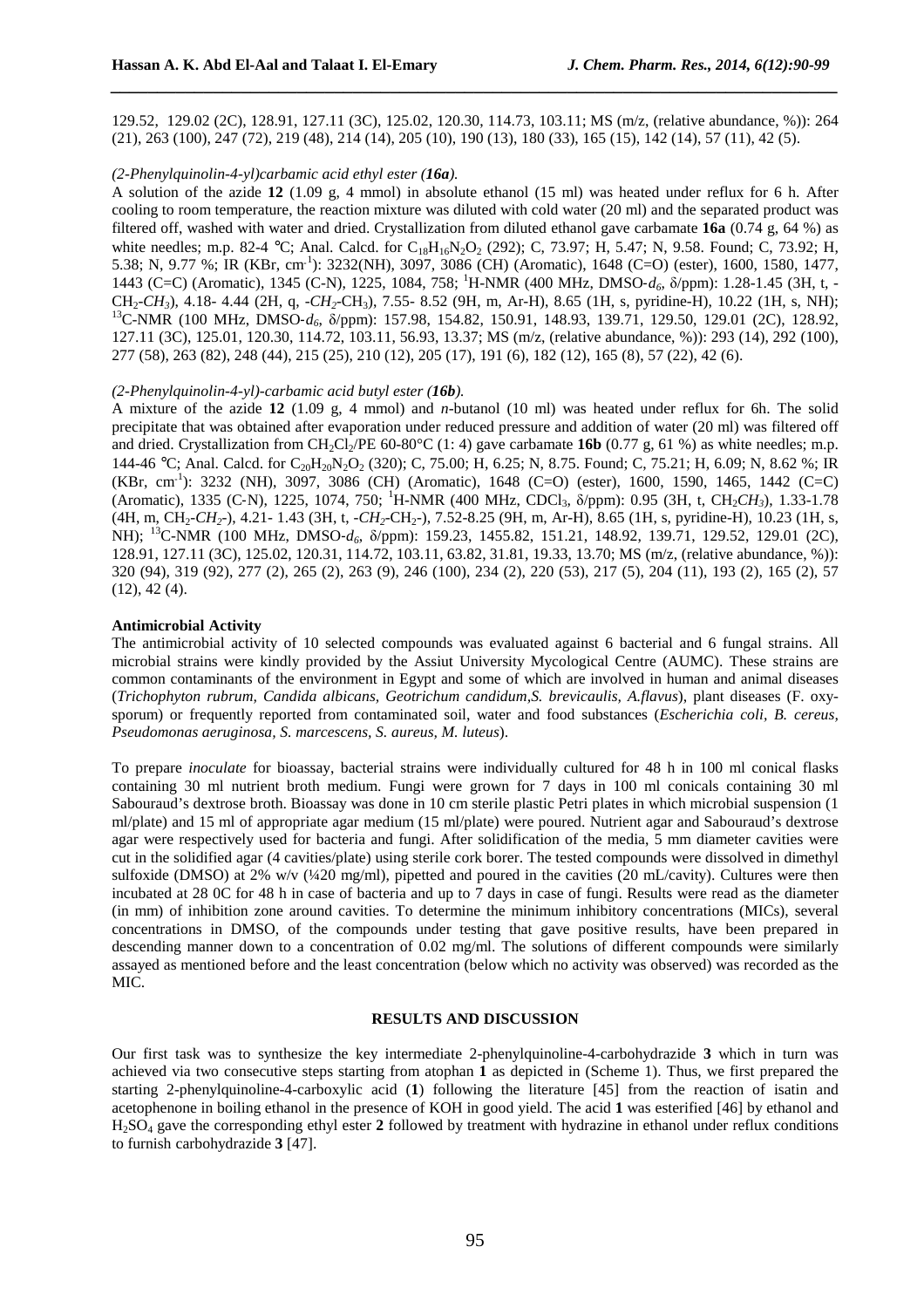

*\_\_\_\_\_\_\_\_\_\_\_\_\_\_\_\_\_\_\_\_\_\_\_\_\_\_\_\_\_\_\_\_\_\_\_\_\_\_\_\_\_\_\_\_\_\_\_\_\_\_\_\_\_\_\_\_\_\_\_\_\_\_\_\_\_\_\_\_\_\_\_\_\_\_\_\_\_\_*

**Scheme 1. Reagents and conditions: (i) EtOH/HCl, reflux, 5 h, (ii) N2H4/EtOH, reflux, 4 h** 

Several derivatives were obtained from the versatile compound **3**. Thus, **3** was reacted with some active methylene compounds such as diethyl malonate, ethyl acetoacetate and acetylacetone in refluxing acetic acid afforded 1-(2-<br>phenyl-quinoline-4-carbonyl)-pyrazolidine-3,5-dione,<br>5-methyl-1-(2-phenyl-quinoline-carbonyl)-1,2-dihydro-5-methyl-1-(2-phenyl-quinoline-carbonyl)-1,2-dihydropyrazol-3-one and (3,5-dimethyl-pyrazol-1-yl)-(2-phenyl-quinolin-4-yl)methanone (**4-6**) respectively (Scheme 2). Reaction of the carbohydrazide **3** with carbon disulfide in pyridine at 60-70 °C and with phenyl isothiocyanate in refluxing ethanol gave 5-(2-phenyl-quinolin-4-yl)-3*H*-[1,3,4]oxadiazole-2-thione (**7**) and 2-phenyl-quinoline-4 carboxylic acid (mercapto-phenylamino-methylene)-hydrazide (**8**) respectively.



**Scheme 2. Reagents and conditions: (i) CH2(COOEt)2/AcOH, reflux, 12h, (ii) CH2(COCH3)(COOEt)/AcOH, reflux, 10h, (iii) CH2(COCH3)2/AcOH, reflux, 10h, (iv) CS2/Pridine, reflux, 60-70**°**C, 12 h, (v) PhNCS/EtOH, reflux, 15 h** 

Condensation of the carbohydrazide **3** with some aromatic aldehydes, namely, benzaldeyde, 4-chlorobenzaldeyde, *o*anisaldehyde, 4-nitrobenzaldehyde and 4-*N*,*N*-dimethylbenzaldehyde in refluxing ethanol containing catalytic amount of piperidine gave substituted benzylidine hydrazides **9a-e** respectively (Scheme 3).

The formation of 4-[1,3,4-oxadiazole-2-yl]-2-phenyl-quinoline (**10**) was achieved upon refluxing of the carbohydrazide **3** with triethylorthoformate in presence of acetic anhydride. The carbohydrazide **3** upon refluxing with isatin gave rise to the formation of 2-phenyl-quinoline-4-carboxylic acid (2-oxo-1,2-dihydro-indol-ylidene)hydrazide (**11**). Treatment of carbohydrazide **3** with nitrous acid furnished the carboazide **12**.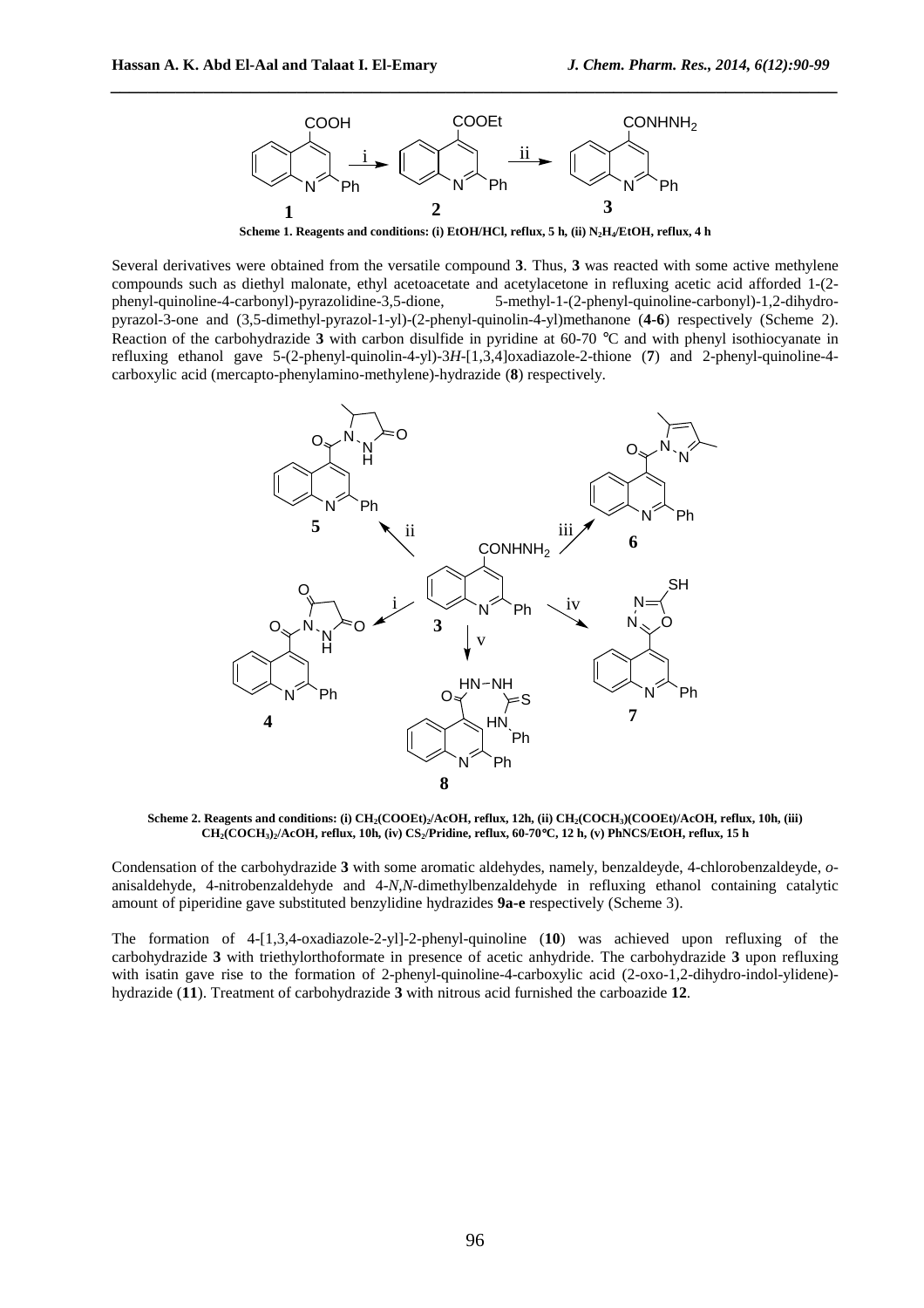

**Scheme 3. Reagents and conditions: (i) ArCHO/Piperidine/EtOH, reflux, 3 h, (ii) CH(OEt)3/Ac2O, reflux, 5 h, (iii) Isatin/AcOH, reflux, 5 h, (iv) NaNO2/HCl, 0** °**C** 

2-Phenyl-quinoline-4-carboxylic acid(mercapto-phenylamino-methylene)-hydrazide (**8**) underwent cyclization by refluxing in NaOH to 4-phenyl-5-(2-phenyl-quinoline-4-yl)-4-*H*-[1,2,4]triazole-3-thiol (**13**) and upon stirring in concentrated sulfuric acid at room temperature to give phenyl-[5-2-(phenyl-quinolin-4-yl)-[1,3,4]thiadiazol-2 yl]amine (**14**) (Scheme 4).



**Scheme 4. Reagents and conditions: (i) NaOH (10%), reflux, 3 h, (ii) H2SO4. 3 h, rt** 

Finally, refluxing of azide (**12**) in water, absolute ethanol and *n*-butanol give rise to the formation of (2-phenylquinolin-4-yl)-urea, (2-phenyl-quinolin-4-yl)-carbamic acid ethyl ester (**16a**) and (2-phenyl-quinolin-4-yl)-carbamic acid butyl ester (**15**), (**16a**) and (**16b**) respectively (Scheme 5).



**Scheme 5. Reagents and conditions: (i) H2O, reflux, 1 h, (ii) ROH, reflux, 6 h** 

# **Antimicrobial Activity**

Using the agar well-diffusion method[48], ten selected derivatives (compounds **4**, **7**, **8**, **9b**, **9d**, **9e**, **11**, **12**, **16a**) were evaluated for their antibacterial and antifungal activities at Assiut University Mycological Center (AUMC). Thus, these compounds were screened against *Staphylococcus aureus* AUMC No. B-52*, Bacillus cereus* AUMC No. B-52, *Micrococcus luteus* AUMC No. B-112 as a Gram positive bacteria and *Escherichia coil* AUMC No. B-53,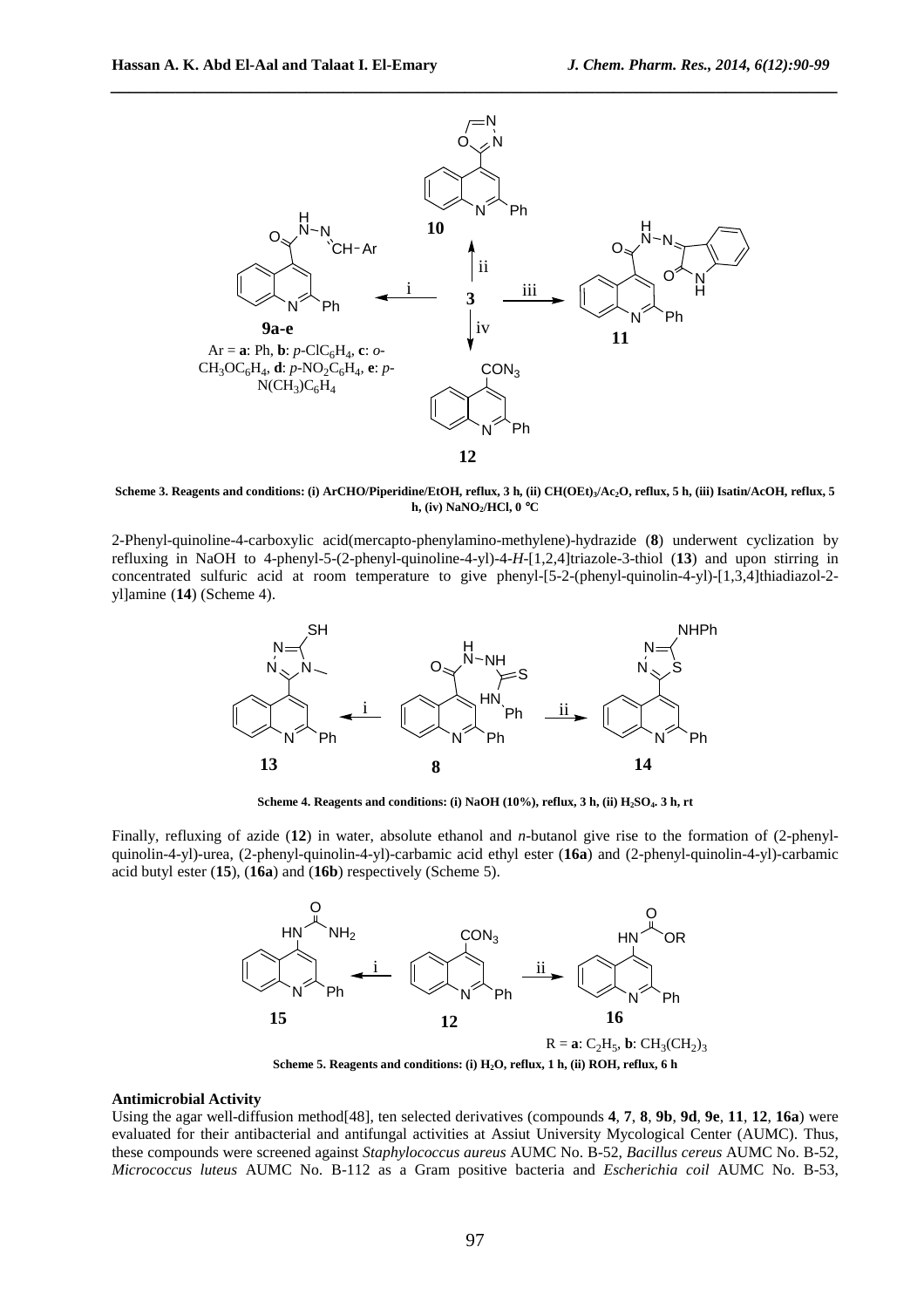*Pseudomonas aeruginosa* AUMC No. B-73 and *Serratia marcescens* AUMC No. B-55 as Gram negative bacteria were performed using chloramphenicol as control (Table 1).

*\_\_\_\_\_\_\_\_\_\_\_\_\_\_\_\_\_\_\_\_\_\_\_\_\_\_\_\_\_\_\_\_\_\_\_\_\_\_\_\_\_\_\_\_\_\_\_\_\_\_\_\_\_\_\_\_\_\_\_\_\_\_\_\_\_\_\_\_\_\_\_\_\_\_\_\_\_\_*

| Compound         | Staphylococcus<br>aureus | <b>Bacillus</b><br>cereus | <b>Micrococcs</b><br>luteus | Escherichia<br>coil | Pseudomonas<br>aeruginosa | Serratia<br>marcescens |
|------------------|--------------------------|---------------------------|-----------------------------|---------------------|---------------------------|------------------------|
|                  |                          | $\overline{\phantom{a}}$  | ۰                           | ۰                   |                           |                        |
|                  |                          |                           |                             |                     |                           |                        |
|                  |                          |                           |                             |                     |                           |                        |
| 9 <b>b</b>       |                          |                           |                             |                     |                           |                        |
| <b>9d</b>        |                          |                           |                             |                     |                           |                        |
| 9е               |                          |                           |                             |                     |                           |                        |
| 11               |                          |                           |                             |                     |                           |                        |
| 12               | $8^a (2.5)^b$            | 8(2.5)                    | 17(20)                      | 10(5)               | 8(2.5)                    | 10(10)                 |
| 13               | 8(10)                    | 8(5)                      | 8(2.5)                      | 12(10)              | 8 (1.25)                  | 8(2.5)                 |
| 16a              |                          |                           | ۰                           | ۰                   | ۰                         |                        |
| CHL <sup>c</sup> | 10(0.08)                 | 12(1.25)                  | 12(2.5)                     | 10(0.08)            | 12(0.3)                   | 13(1.25)               |

**Table 1. Antibacterial activity data [inhibition zone in mm/MICs (in mM)** 

*a p.i.= Partial Inhibition. <sup>b</sup>Diameter of the inhibition zone (mm) MIC (mM). The amount added in each pore is 50 µl. <sup>c</sup>CHL= Chloramphenicol* 

The MIC results indicated that two of the tested compounds (**12** and **13**) showed significant activity against *Staphylococcus aureus*, *Bacillus cereus*, *Micrococcus luteus*, *Escherichia coil* and *Pseudomonas aeruginosa* (Table 1). The rest of tested compounds were inactive against all bacterial strains used. The same compounds (**4, 7, 8, 9a, 9d, 9e, 11, 12** and **16a**) were screened for their antifungal activities against six fungal strains: (Candida albicans AUMC No. 418, *Trichophyton rubrum* AUMC No. 1804, *Aspergillus flavus* AUMC No. 1276, *Fusarium oxysporum*  AUMC No. 5119, *Scopulariopsis brevicaulis* AUMC No. 729 and *Geotrichum candidum* AUMC No. 226) using clotrimazole as control. The results are listed in Table 2.

| Compound         | C. albicans | G. candidm                             | <i>F.</i> oxysporum | S. brevicaylis | T. rubrum | A. flavus |
|------------------|-------------|----------------------------------------|---------------------|----------------|-----------|-----------|
|                  | ۰           | $12^{\rm a}$ $\overline{(20)^{\rm b}}$ |                     |                |           |           |
|                  |             |                                        | 10(10)              |                |           |           |
| 8                |             |                                        |                     |                | 18 (20)   |           |
| 9b               |             |                                        |                     |                |           |           |
| 9d               |             |                                        |                     |                |           |           |
| 9е               |             |                                        |                     |                |           |           |
| 11               |             |                                        |                     |                |           |           |
| 12               | 13(20)      | 13 (20)                                | 13(5)               | 12(5)          | 13(20)    | 10(5)     |
| 13               |             | 11(20)                                 | 13 (20)             | 12(20)         | 24(20)    |           |
| 16a              |             |                                        | 11(10)              |                |           |           |
| CLO <sup>c</sup> | 12(0.08)    | 14 (0.08)                              | 14(0.15)            | 24(0.3)        | 35(0.08)  | 15(0.15)  |

*a Partial Inhibition. <sup>b</sup>Diameter of the inhibition zone (mm) MIC (mM). The amount added in each pore is 50 µl. <sup>c</sup>CLO= Clotrimazole* 

The MIC values showed that compound **4** showed fair activity against *Geotrichum candidum* AUMC No. 226. Compound **8** showed moderate activity against *Trichophyton rubrum* AUMC No. 1804. Compound **12** showed good to moderate activity against *Fusarium oxysporum* AUMC No. 5119, *Scopulariopsis brevicaulis* AUMC No. 729, *Candida albicans* AUMC No. 418, *Geotrichum candidum* AUMC No. 226, *Trichophyton rubrum* AUMC No. 1804. Compound **7** and **16a** showed moderate activities against *Fusarium oxysporum* AUMC No. 5119. The rest of tested compounds were inactive against all fungal strains used (Table 2).

#### **CONCLUSION**

In conclusion, new atophans heterocycles were synthesized with good yields and their structure were determined and also assayed for their in vitro antifungal and antibacterial activity because the literature gives results enormously interesting on these subjects. The corresponding molecular structures were experimentally characterized by IR,  ${}^{1}$ H-NMR, <sup>13</sup>C-NMR, MS and elemental analysis. Preliminary in-vitro tests for inhibition of certain compounds showed moderate activity of the new structures.

#### **Acknowledgements**

The authors are grateful for the financial support and all the facilities received while performing and writing this work by the Chemistry department, Faculty of science Assiut University, Assiut, Egypt.

#### **REFERENCES**

[1] M Balasubramanian; J G Keay, Comprehensive Heterocyclic Chemistry II; A R Katritzky; C W Rees; E F V Scriven, Eds.; Pergamon Press: Oxford, **1996**, 167-243